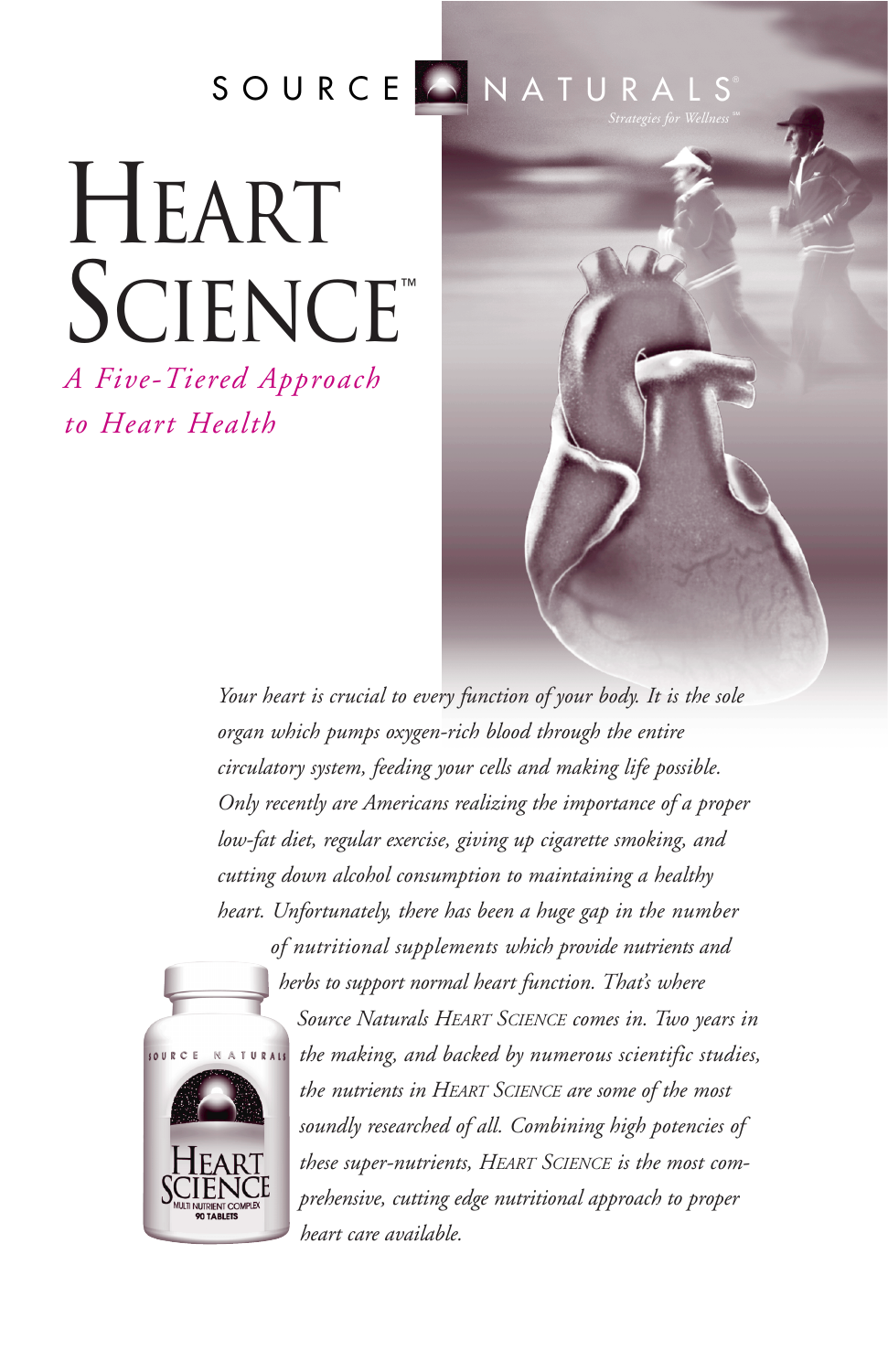### **Source Naturals HEART SCIENCE — The Five Tiered Approach to Heart Health**

Your heart never rests. Even while you sleep, your heart must keep working, relying on the constant generation of energy by the body for its very survival. If this vital organ stops beating for even a short amount of time, all bodily functions cease and life ends. Source Naturals HEART SCIENCE helps support heart function on the chemical, cellular, structural, and energetic levels. This broad spectrum formula includes ingredients specifically geared for 1) generating energy, 2) decreasing harmful homocysteine levels, 3) fighting oxidized cholesterol, 4) maintaining the heart's electrical rhythm, and 5) protecting artery and capillary linings.

#### **Energy Generators for An Energetic Organ**

Every day, the human heart beats about 104,000 times, pumping over 8,000 liters of blood through the body! Because it requires so much energy to perform efficiently, the experts at Source Naturals included specialty nutrients in HEART SCIENCE such as Coenzyme Q10 and L-Carnitine — integral factors in the body's energy production cycles — to enhance the body's energy supply.

There are three main interconnected energy generating cycles in our cells — the Glycolytic (sugar-burning) cycle, the Krebs' (citric acid) cycle, and the Electron Transport Chain. Together they supply about 90 to 95% of our body's entire energy supply, using fats, sugars, and amino acids as fuel. **Coenzyme Q10** is one of the non-vitamin nutrients needed to maximally convert food into ATP (the energy producing molecule). It is the vital connecting link for three of the four main enzyme complexes in the Electron Transport Chain, the next step in energy generation after the Krebs' cycle. Using the raw materials generated by the Krebs' cycle, the Electron Transport Chain produces most of the body's total energy! The heart is one of the bodily organs which contains the highest levels of CoQ10, precisely because it needs so much energy to function efficiently.

CoQ10 is one of the most promising nutrients for the heart under investigation today. It has been postulated that as a result of its participation in energy production, CoQ10 improves heart

muscle metabolism and the electrical functioning of the heart by enhancing its pumping capacity.<sup>8</sup> Many factors such as a high fat diet, lack of exercise, and cigarette smoking can lead to suboptimal functioning of the heart, and therefore failure of the heart to maintain adequate circulation of blood. Interestingly, people whose lifestyles reflect the above factors also tend to have depleted levels of CoQ10 in the heart muscle.<sup>10</sup>

Researchers suggest taking between 10-100 mg per day of CoQ10;<sup>18,29</sup> HEART SCIENCE provides an impressive 60 mg of CoQ10 per 6 tablets.

Similar to CoQ10, **L-Carnitine** is important for energy production in heart cells. It is a natural amino acid-like substance which plays a key role in transporting fatty acids, the heart's main source of energy, to the mitochondria, the "power plants" of each cell, where they are utilized for the production of ATP. Heart and skeletal muscles are particularly vulnerable to L-Carnitine deficiency. Studies have shown that supplementation with L-Carnitine improves exercise tolerance in individuals with suboptimal heart and circulatory function, and seems to lower blood lipid status and increase HDL (good) cholesterol.<sup>16, 22</sup> Each daily dose of HEART SCIENCE contains 500 mg of this extremely important compound.

Like CoQ10 and L-Carnitine, **B Vitamins** help improve the ability of the heart muscle to function optimally. Each B Vitamin, after being converted to its active coenzyme form, acts as a catalytic "spark plug" for the body's production of energy. Vitamin B-1, for example, is converted to Cocarboxylase, which serves as a critical link between the Glycolytic and Krebs' Cycles, and also participates in the conversion of amino acids into energy. A deficiency of B coenzymes within contracting muscle cells can lead to a weakened pumping of the heart.<sup>21</sup>

HEART SCIENCE is formulated with high quantities of the most absorbable forms of B Vitamins providing maximum nutrition for the high energy demands of heart cells.

#### **Homocysteine Regulators**

B Vitamins also play a crucial role in the conversion of homocysteine, a group of potentially harmful amino acids produced by the body, to methionine, another more beneficial amino acid.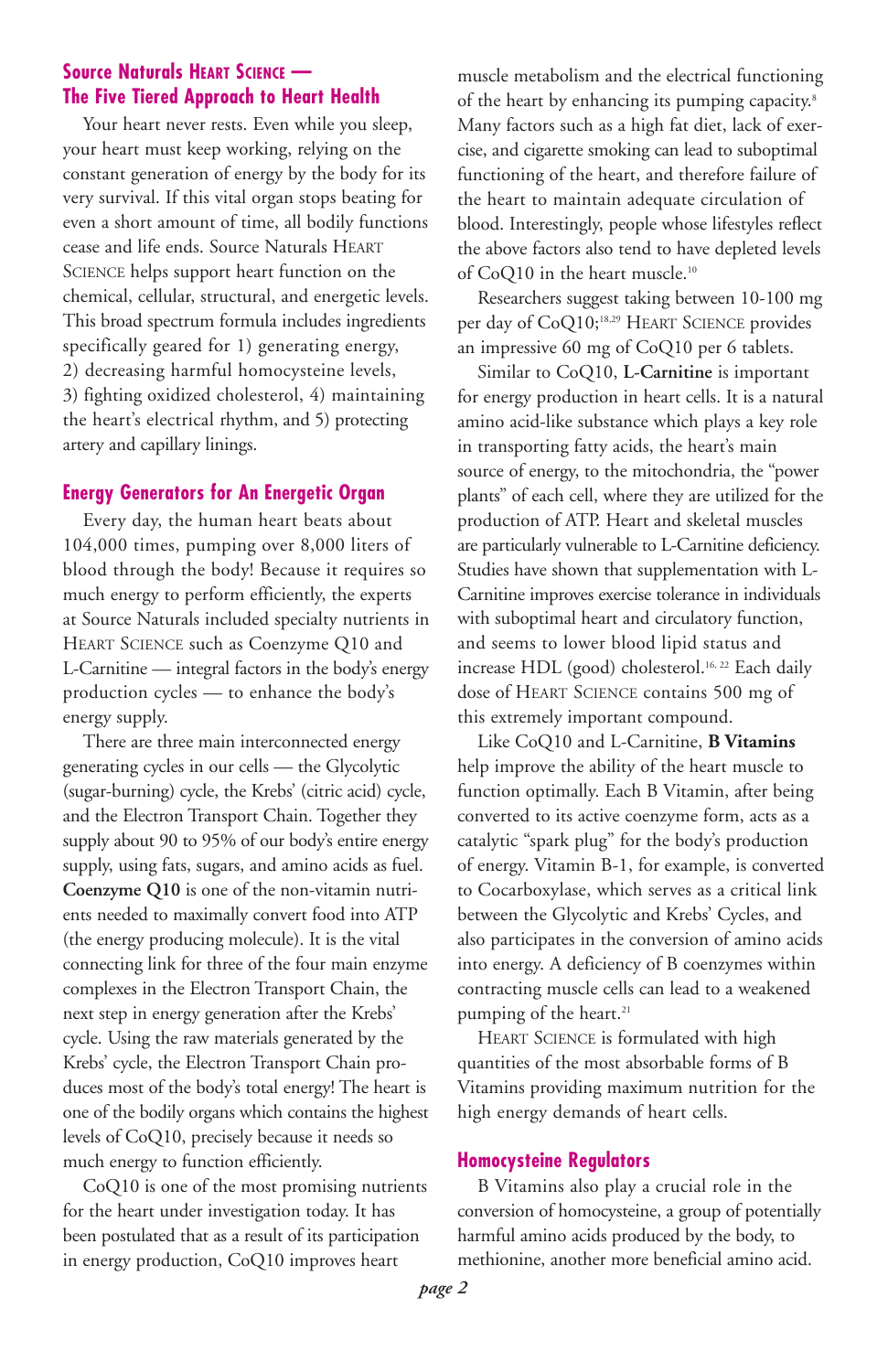While it is normal for the body to produce some homocysteine, even a small elevation in homocysteine levels can have negative implications. It is well documented that individuals who are genetically predisposed to having elevated homocysteine levels (homocysteinemics) tend to have excessive plaque accumulation in the arteries and premature damage to endothelial cells (cells lining the blood vessels and heart).<sup>26</sup> Researchers have found that even those without this genetic abnormality, whose homocysteine levels are much lower than those of homocysteinemics, still have an increased risk for premature endothelial damage and the development of plaque in the arteries.<sup>24, 26</sup> One study conducted among normal men and women found that those with the highest levels of homocysteine were twice as likely to have clogged arteries as were those with the lowest levels.<sup>24</sup> Furthermore, it was found that the lower the research subjects' blood levels of folate and B-6, the higher their homocysteine levels.<sup>24</sup> Another study found that Folic Acid administered to normal men and women who were not even deficient in folate caused a significant reduction in plasma concentrations of homocysteine!3

In order to regulate homocysteine levels, it is critical to provide the body with sufficient amounts of B-6, B-12, and Folate, whether through the diet or through supplementation. HEART SCIENCE includes high levels of these three nutrients, providing B-6 in the regular and coenzyme form for maximum utilization.

#### **The Dangers of Oxidized LDL Cholesterol**

While many people have heard that high cholesterol levels may negatively affect normal heart function, few people understand exactly what cholesterol is, or how it can become harmful. Cholesterol is a white, waxy substance produced in the liver by all animals, and used for a variety of necessary activities in the body. Your liver also manufactures two main kinds of carrier molecules which transport cholesterol throughout the system: Low Density Lipoprotein (LDL) and High Density Lipoprotein (HDL).

Cholesterol is either carried out by LDL from the liver to all tissues in the body where it is deposited, or carried back by HDLs which

remove cholesterol deposits from the arteries and carry them to the liver for disposal. Because of this, LDL cholesterol is considered damaging, while HDL is considered protective. Problems occur when there is too much LDL cholesterol in the body and not enough HDL.

When the body becomes overloaded with fat, an over-abundance of LDL particles are manufactured to process it, and they in turn become elevated in the body to a degree that the liver cannot handle. Rich in fatty acids and cholesterol, these particles are highly susceptible to free radical attack (oxidation). Once oxidized, LDL particles are no longer recognized by the body, which attacks them with immune cells. Immune cells which are bloated by oxidized lipids (called foam cells) are a key factor in the development of "fatty streaks" — the first sign of excess arterial fat accumulation. The bloated immune cells accumulate in artery lesions and create plaque in blood vessels, leading to obstruction and constriction of the vessels. Plus, these lodged foam cells continue to secrete free radicals into the bloodstream, making the problem worse.

The development of lesions in the arteries is not an uncommon problem. Arterial (and all blood vessel) walls are composed of a chemical matrix which holds the endothelial cells in place. That endothelial layer is the first and most important line of defense in preventing large molecules, such as cholesterol and fat, from entering the vessel wall. This matrix is composed of proteins, collagen, elastin, and glycosaminoglycans (amino sugars). Arterial lesions can be caused by suboptimal collagen and elastin synthesis due to three factors:

1. Vitamin C deficiency (since Vitamin C is a key building block for collagen and elastin); 2. excessive consumption of rancid fats, or heavy usage of alcohol or cigarettes; and 3. free radical damage. Once these lesions are created, the body attempts to repair them by depositing LDL cholesterol — similar to the way one would patch a tire. If that cholesterol is not oxidized, i.e. chemically changed to a harmful, unstable molecule, then this process does not create a problem. But when arterial lesions are "patched" with foam cells, arterial walls suffer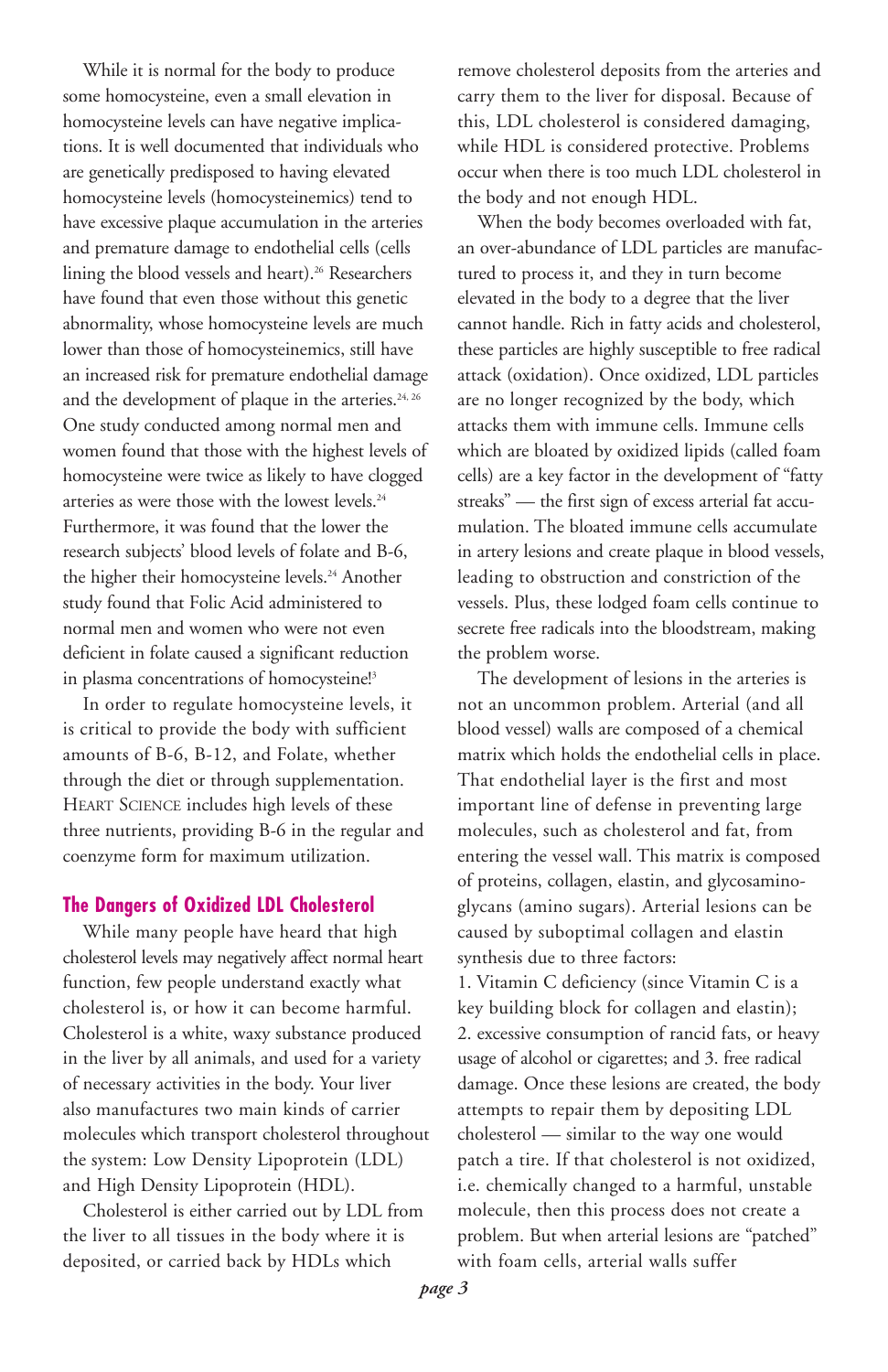even more damage, because those foam cells release free radicals which can further damage cell membranes.

Unfortunately, most people have a lot of oxidized cholesterol floating through the bloodstream. The typical American diet, with its low antioxidant intake and overconsumption of fried and overcooked foods, contributes to the overall levels of harmful oxidized cholesterol. In fact, the average American intake of antioxidants is low even by USRDA standards, making Americans particularly prone to having high levels of oxidized cholesterol.

#### **Cholesterol Fighters**

Fortunately, there are concrete steps you can take to prevent the oxidation of cholesterol, and its subsequent ill effects on health. In addition to cutting out high-cholesterol and fatty foods, supplementation can protect existing cholesterol and all tissue cells — from oxidation.

Antioxidants, substances which scavenge and neutralize free radicals, protect the cardiovascular system by halting the oxidation of cholesterol, and helping to prevent plaque accumulation in the arteries and the continual secretion of free radicals by foam cells. Supplementing the diet with high amounts of Vitamin C, a key antioxidant, also encourages a more healthy "patching" of existing lesions by using collagen (made from Vitamin C) instead of cholesterol. HEART SCIENCE contains generous amounts of the following antioxidants for their protective benefits:

**• Beta Carotene**, a plant pigment, is the naturally occurring precursor to Vitamin A. When the body takes in high enough amounts of Beta Carotene, this lipid-soluble free radical scavenger concentrates in circulating lipoproteins and atherosclerotic plaques, where it performs its antioxidant functions. Beta Carotene is particularly unique and powerful as an antioxidant because it is capable of trapping a very toxic form of di-oxygen, called singlet oxygen, which can result in severe tissue damage. Beta Carotene is one of the most efficient quenchers of singlet oxygen thus far discovered. Six tablets of HEART SCIENCE provide an unprecedented 45,000 IU of Beta Carotene!

**• Vitamin C** is found in plasma, the watery component of blood, where it functions as a potent antioxidant. In addition to strengthening artery linings through collagen manufacture, Vitamin C is involved in the regeneration of Vitamin E within LDL particles.

Vitamin C also plays an important role in the conversion of cholesterol into bile acids by the liver, a crucial step in reducing blood cholesterol levels. Once converted into bile acids, and then into bile salts, cholesterol can be excreted from the body, preventing build-up. Supplementation with Vitamin C may lower levels of LDL cholesterol and increase those of HDL cholesterol.<sup>25</sup> It may also have a part in actually removing cholesterol deposits from artery walls — good news for people who are already experiencing plaque buildup.<sup>25</sup> Each daily dose of HEART SCIENCE provides 1,500 mg of Vitamin C in its bioactive mineral ascorbate form.

**• Vitamin E**, together with Beta Carotene, protects lipids from free radical attack. It is the major antioxidant vitamin that is carried in the lipid fraction of the LDL particle, where it protects the LDL particle from damaging oxidation. Within an LDL particle, one molecule of Vitamin E has the ability to protect about 200 molecules of polyunsaturated fatty acids from free radical damage!

Vitamin E also aids in protecting the heart by interfering with the abnormal clumping of blood cell fragments, called platelets, within blood vessels.4 It has been shown to inhibit the formation of thromboxanes and increase the production of prostacyclins, which together decrease abnormal platelet aggregation.<sup>11</sup> A high potency of Vitamin E — 400 IU's — is included in six tablets of HEART SCIENCE in the natural d-alpha succinate form, recognized by scientific researchers to be the most absorbable form!

**• Selenium** is an important mineral which has only recently gained attention. When incorporated into the enzyme Glutathione Peroxidase, it has highly powerful free radical-scavenging abilities, and has been shown to work synergistically with Vitamins A, C, and E. An essential mineral, Selenium used to be derived from eating foods grown in Selenium-rich soil. However, modern agricultural practices have depleted soil of its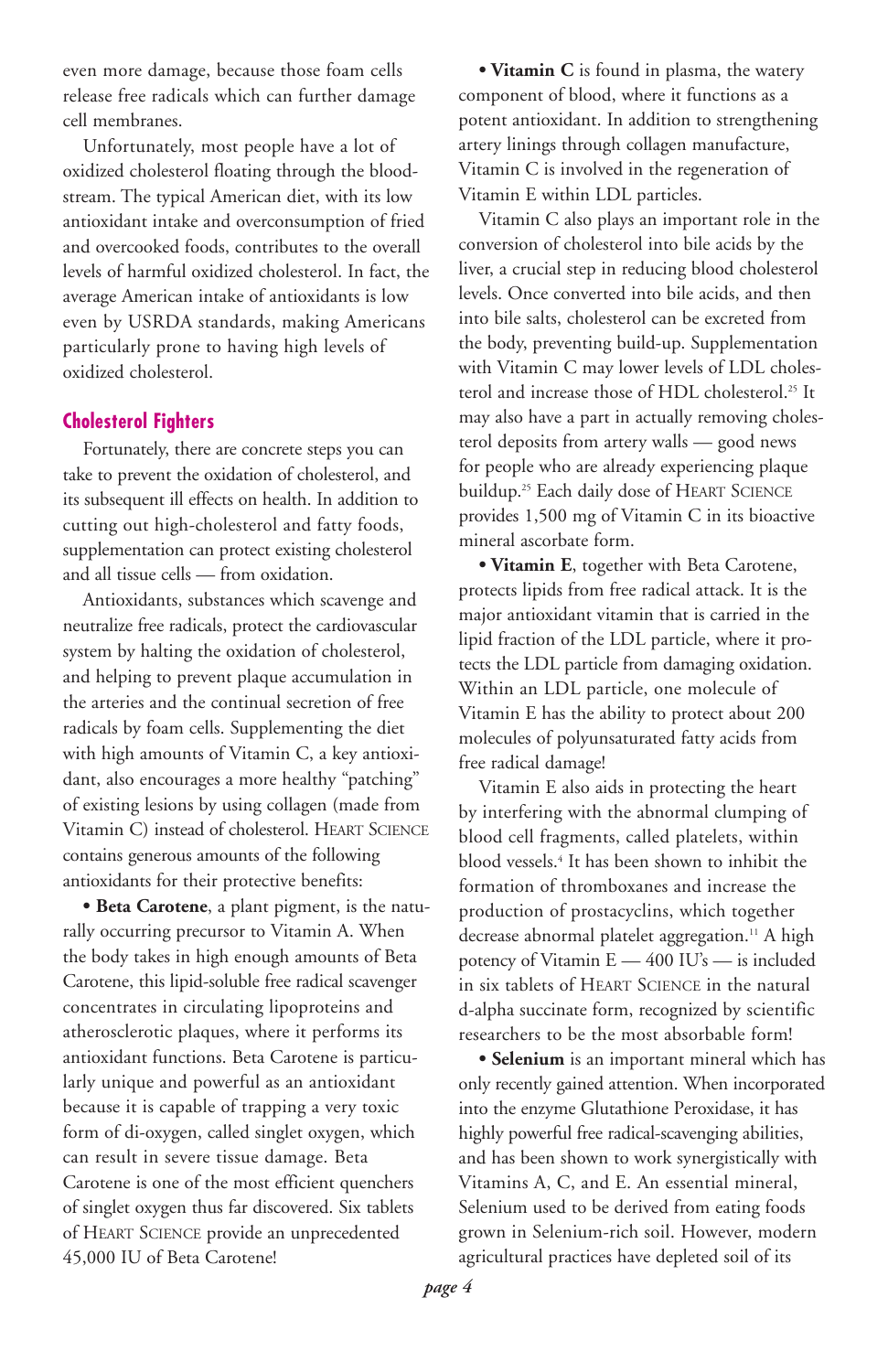natural Selenium content, leaving many Americans deficient in this vital nutrient. Several epidemiological studies show that the incidence of advanced fatty deposits in blood vessels is much greater in individuals living in geographic areas of the United States and other parts of the world where the Selenium content of the soil is very low.27

**• Proanthodyn,**™ an extract of grape seeds, is being called the most powerful antioxidant yet discovered. This highly potent, water-soluble bioflavonoid contains between 93-95% proanthocyanidins, the highest concentration of any nutrient available today. The protective actions of proanthocyanidins may help to prevent the development of plaque in artery walls by inhibiting the free radicals which are produced during the oxidation of cholesterol. The optimal daily amount (100 mg) of Proanthodyn is included in six tablets of HEART SCIENCE.

In addition to the protective actions of antioxidants, several other nutrients can contribute to healthier cholesterol ratios.

**• Chromium** is a trace mineral which functions to aid the entrance of glucose into cells. Six tablets of HEART SCIENCE provide 300 mcg of Chromium in the form of Chromate® Chromium Polynicotinate and Chromium Picolinate — the most bioactive forms of Chromium.

Not many people are familiar with the vital role **Copper** plays in the body. This trace mineral is found in all tissues of the body, and is particularly concentrated in the heart. Copper is part of several enzymes, and, in this capacity, is necessary for the development and maintenance of the cardiovascular system, including the heart, arteries, and other blood vessels. Because of its role in elastin production, Copper deficiency can severely damage blood vessels and heart tissue. In fact, researchers have found an inverse relationship between Copper status and increased risk for heart damage.10

**• L-Proline and L-Lysine** are two natural amino acids which show exciting promise in helping to prevent fatty deposits in blood vessels. Researchers have recently identified a particle associated with LDL called apoprotein (a) which is believed to be a main culprit in plaque development.17 Scientific investigation has revealed

that the lipoprotein (a) particle has an adhesive quality that makes the lipoprotein fat globule stick inside blood vessels. The sticky fat globules accumulate, leading to fatty deposits in blood vessels and the subsequent clogging of the arteries. L-Proline and L-Lysine tend to form a barrierlike layer around the apoprotein (a) particle, helping to push it away from the blood vessel wall, and impeding deposit.<sup>21</sup>

#### **The Regulating Trio**

Three nutrients — Magnesium, Potassium, and Taurine — work closely together in the body to help maintain the normal electrical rhythm of the heart, promote proper fluid balance, and prevent excessive Calcium levels from building up in the heart and artery linings.

**• Magnesium** is one of the single most important nutrients for maintaining a healthy heart. It plays an extremely vital role in maintaining the electrical and physical integrity of the heart muscle. It has been well established that Magnesium deficiency predisposes humans to serious disruptions of normal cardiac rhythm. One theory is that because Magnesium has a relaxing effect on muscle tissue, inadequate Magnesium stores may make the coronary arteries more susceptible to muscle spasm.<sup>10</sup> Too little Magnesium can cause a Calcium/Magnesium imbalance, which can lead to the influx of too much Calcium into heart cells, and potentiate spasms in heart tissue. Another point for consideration is that because it relaxes the blood vessels, Magnesium keeps these vessels open, allowing for maximum blood flow to the heart.

Magnesium also has the unique ability to stop unnecessary blood clotting by helping to reduce platelet adhesion.<sup>31</sup> Blood clots are naturally produced by the body as a protective device to stop excessive blood flow when the body is injured. The clotting response happens when the body senses that the normally smooth blood vessel linings are rough, indicating that there is a cut. However, sometimes the body mistakes the rough surface of plaque-covered arteries as cuts, and creates unnecessary blood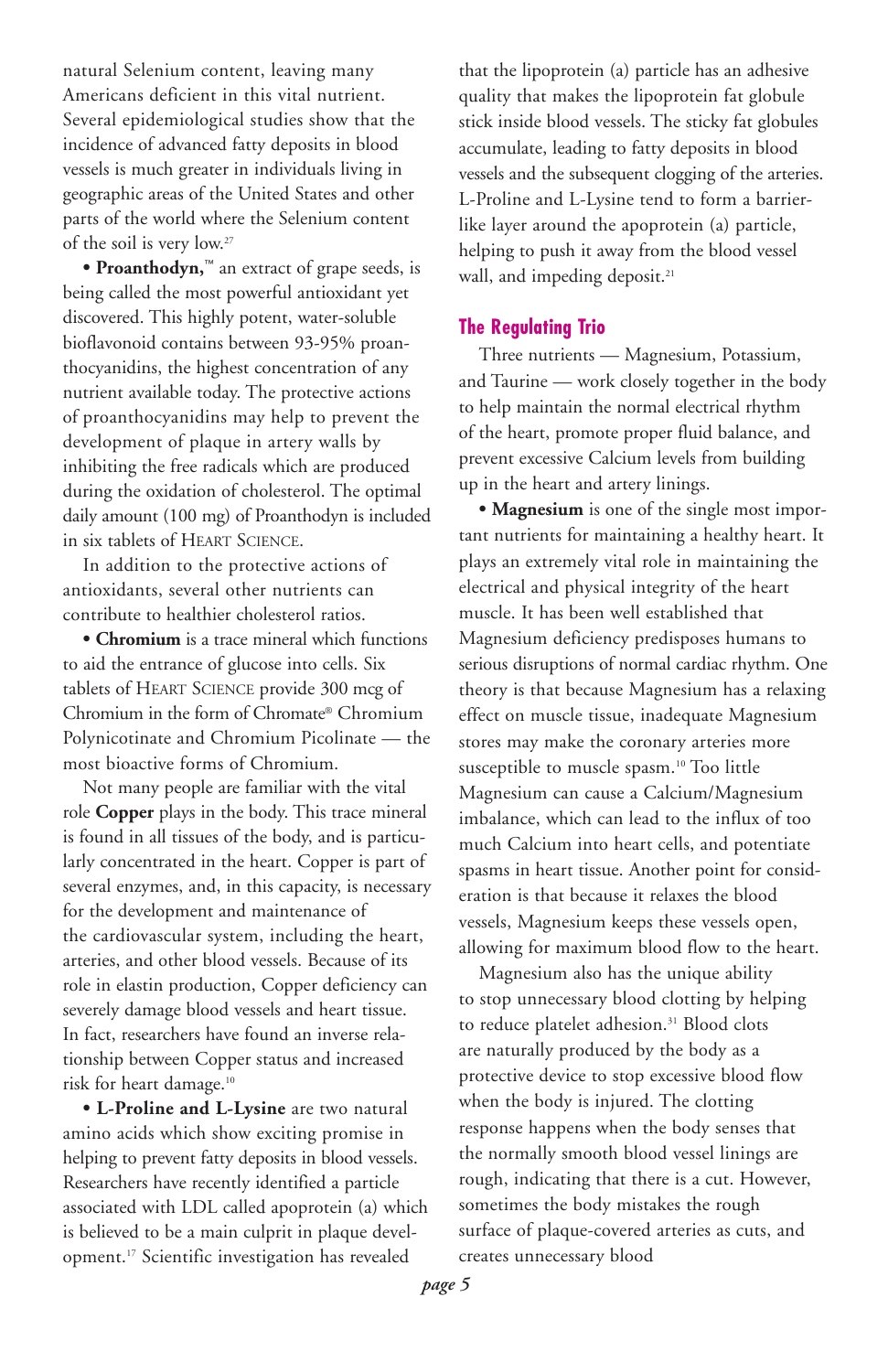clots. Or, if a high fat meal has just been eaten, tiny fat globules called chylomicrons enter the bloodstream and can cause platelets to become abnormally sticky, possibly creating clots. When these clots flow through the bloodstream and reach a part of the artery which has plaque buildup, normal blood flow is blocked, and the amount of blood which reaches the heart is severely compromised.

Magnesium is also crucial for the entrance of Potassium — a key mineral for many bodily functions — into the cells. Even if the body's Potassium stores are high, without enough Magnesium, the Potassium will not be able to enter the cells and be utilized by the body. 300 mg of Magnesium (75% of the U.S.RDA) are contained in each daily dose of HEART SCIENCE.

Along with Magnesium, **Potassium** helps to regulate normal heartbeat and blood pressure, and is necessary for the contraction and relaxation of muscle tissue. Potassium and Sodium are present in all body fluids; Potassium is found primarily within cell fluids, while Sodium is usually present in fluids surrounding cells. Together, they function to maintain the normal balance and distribution of fluids throughout the body. The body ideally should have a Potassium/Sodium balance of about 1:1; however, because the body holds onto Sodium, yet eliminates Potassium quickly, it is important that the dietary ratio of these two minerals be at least 3:1.

Unfortunately, the typical American diet, with its emphasis on processed, salty (Sodiumrich) foods and lack of fresh fruits and vegetables, severely alters the body's natural Potassium/ Sodium balance. Diets in the United States are extremely high in Sodium — sometimes containing as much as 15 times the recommended daily intake! A high Sodium/low Potassium diet interferes with the normal regulation of heartbeat and blood pressure, and has been linked with elevated blood pressure.<sup>25</sup>

**Taurine** is an amino acid which helps normalize electrical and mechanical activity of the heart muscle by regulating Potassium flux in and out of the heart muscle cells.

#### **Artery Lining Protectors**

Your arteries form an integral part of your

cardiovascular system, carrying blood away from the heart to nourish other parts of the body. In a healthy heart, blood surges through the arteries with every beat of the heart. The arteries expand with each pulse to accommodate the flow of blood. When arteries become hardened and narrowed by the build-up of plaque, they can't expand and are not able to transport blood efficiently throughout the body. This inability to open up increases blood pressure, putting a strain on the heart as well as the arteries. HEART SCIENCE includes ingredients specifically geared to protect against plaque formation within arteries and maintain the flexibility of these vital blood vessels.

**N-Acetyl Glucosamine (NAG)** is a key amino sugar which forms the building blocks of mucopolysaccharides. Mucopolysaccharides, which are long chain sugars, are an integral component of connective tissue. They combine to form gel-like matrixes which are present throughout tissues in the body, helping to maintain the elasticity of blood vessels which must continually adapt to the changing pressures of blood flow. Each daily dose of HEART SCIENCE provides 500 mg — a substantial amount — of this vital tissue building block.

There is evidence indicating that **Silicon**, a natural mineral, may protect against plaque formation in the arteries. Silicon is found mainly in connective tissues, where it helps bind the body's chemical matrix. Bound Silicon is found in high amounts in arterial walls. Researchers have found that there is a steady decline in the Silicon content of the aorta and other arteries as we age. This may be due to the low fiber content of the typical American diet, since fiber is a key dietary source of Silicon.<sup>23</sup> HEART SCIENCE includes 400 mg of Horsetail herb extract, a natural source of Silicon.

**Hawthorn Berry** is without question the herb most widely used to encourage normal heart function. The beneficial actions of Hawthorn Berry on cardiac function have been repeatedly demonstrated in experimental studies. Supplementation with Hawthorn Berry has been shown to improve both the blood supply to the heart by dilating coronary vessels, and the metabolic processes in the heart, resulting in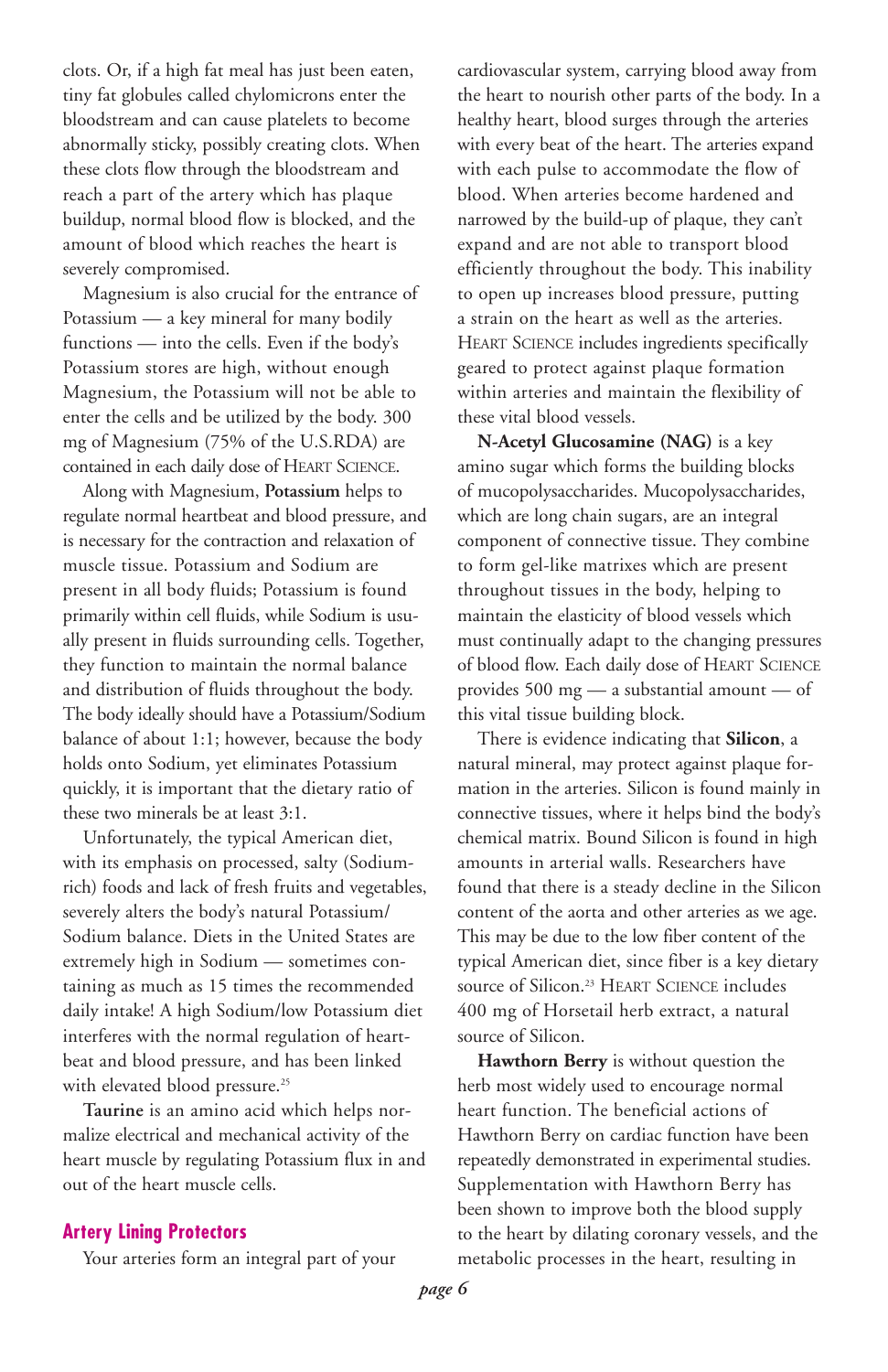normal, strong contractions of the heart muscle.<sup>34</sup> Also, Hawthorn may inhibit the angiotensen converting enzyme, which is responsible for converting angiotensen I to angiotensen II, a powerful constrictor of blood vessels.<sup>34</sup>

**Bromelain**, a natural enzyme derived from pineapples, has become well-known for its neuromuscular relaxing properties. Researchers have reported favorable results when using Bromelain for soothing vascular linings. Initial research also indicates that Bromelain may break down fibrin, the glue which holds platelets together to form blood clots.<sup>6</sup>

#### **Capillary Strengtheners**

Capillaries are the smallest, yet some of the most important, blood vessels. If you think of your cardiovascular system as a series of roads which transport blood and oxygen, then your arteries are akin to interstate highways, your arterioles are the main city boulevards, and your capillaries are local residential streets. Capillaries are so small, in fact, that single red blood cells actually have to fold up to fit through them. Because of their tiny size and the intricate nature of their network throughout the body, capillaries are responsible for actually nourishing each individual tissue cell!

Along the length of the capillaries are small openings called slit pores through which oxygen, glucose, and nutrients leave the capillaries and enter the surrounding interstitial fluid. From there, they cross cell membranes and nourish the cells. Similarly, the waste products of cells enter the fluid and cross over into the capillaries, where they are then transported to the liver and kidneys for disposal. If the capillary slit pores are torn or have lesions, then blood proteins and Sodium will leak out and cause the interstitial fluid to take on a more gel-like nature. This makes the transfer of oxygen and nutrients to the cells more difficult, as well as the disposal of cell waste products, turning the fluid into a stagnant swamp instead of a flowing river.

In addition to its powerful antioxidant actions, **Proanthodyn** also helps protect collagen and elastin, the main constituents of tissue in the capillaries, and throughout the body. It is

absolutely essential for capillary walls — which are only one cell thick — to be strong and stable, so that they do not allow blood proteins to leak into the interstitial fluid. Once the interstitial fluid takes on a gel-like consistency, the surrounding cells literally become starved from lack of nutrition. The exciting news is that the proanthocyanidins contained in Proanthodyn are among the few substances yet discovered which can help strengthen capillary walls, ensuring the liquid nature of the interstitial fluid.2 Plus, proanthocyanidins help keep capillary and artery walls flexible, allowing for proper blood flow to the heart.

#### **Heart Smarts**

The 1990's mark a decade of increased awareness among Americans of important health issues. Much of the discussion has revolved around protecting that precious center of life we call the heart. Simple lifestyle change is one of the most effective ways to maintain and protect the functioning of the cardiovascular system. In order to take a holistic approach to heart care, make sure you include plenty of fresh fruits and vegetables (organic, if possible) in your diet, and cut down on fatty and cholesterol-forming foods. Reduce your salt and alcohol intake to a minimum. Try to get regular, sustained aerobic exercise for at least 30 minutes three times a week. Don't smoke – or if you do smoke, try to eat even more fresh fruits and antioxidant-rich vegetables to counter the amount of free radicals being produced in your body. Lastly, consider adding Source Naturals HEART SCIENCE to your health regimen.

HEART SCIENCE, the most comprehensive formula of its kind, provides targeted protection to the entire cardiovascular system. By approaching the promotion of normal heart function on five different levels — through the inclusion of ingredients which supply energy, decrease harmful homocysteine levels, fight cholesterol build-up, help regulate electrical rhythm, and protect artery and capillary linings — HEART SCIENCE is the perfect addition to a holistic approach to heart care.